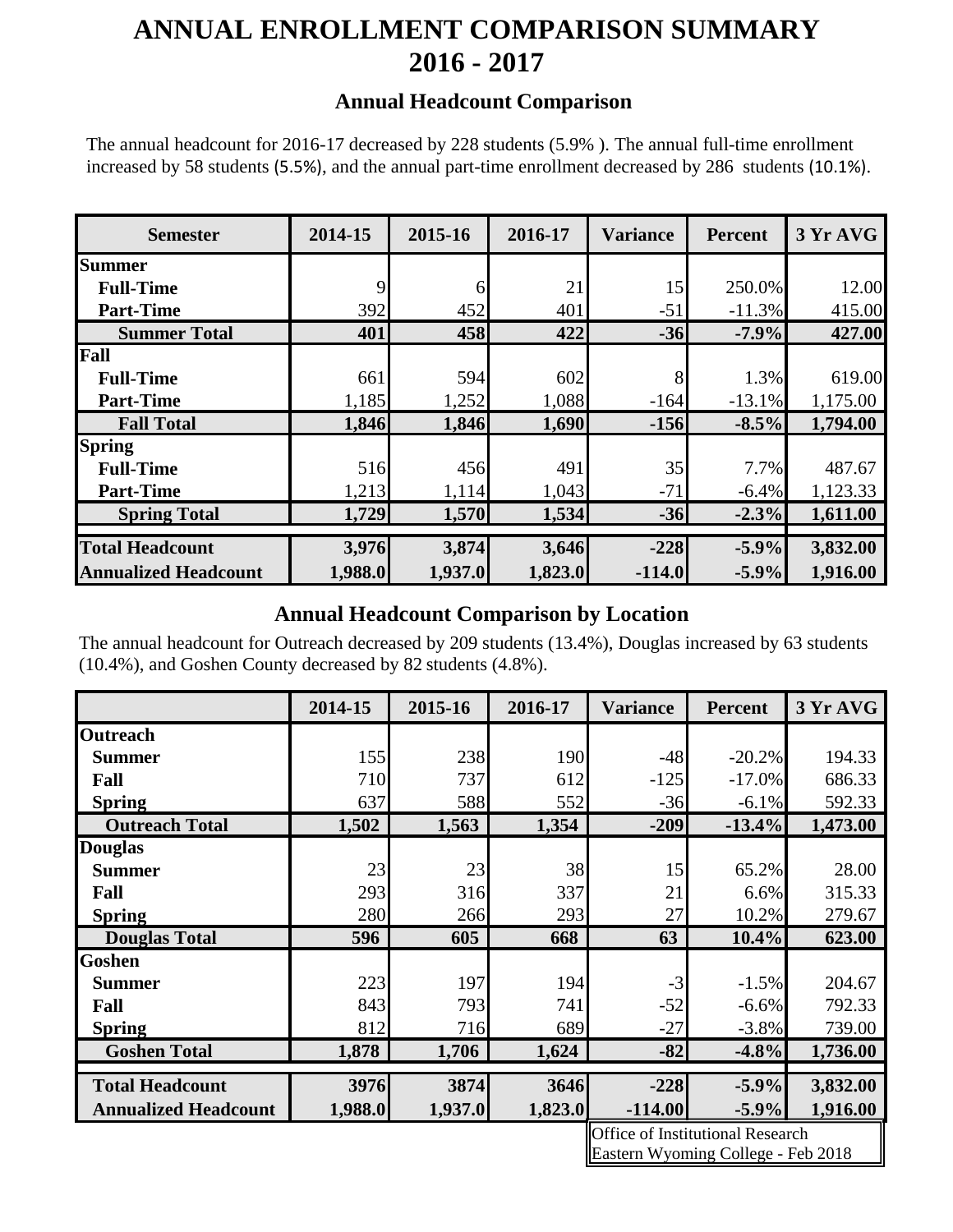## **Annual FTE Comparison By Semester**

The FTE for 2016-17 decreased by 17.79 FTE (0.7%).

| <b>Semester</b>       | 2014-15  | 2015-16  | 2016-17  | Variance | <b>Percent</b> | 3 Yr AVG |
|-----------------------|----------|----------|----------|----------|----------------|----------|
| <b>Summer</b>         | 107.00   | 112.17   | 127.17   | 15.00    | 13.4%          | 115.45   |
| Fall                  | 1,324.00 | 1,266.08 | 1,224.33 | $-41.75$ | $-3.3%$        | 1,271.47 |
| <b>Spring</b>         | 1,100.92 | 1,003.21 | 1,012.17 | 8.96     | $0.9\%$        | 1,038.77 |
| <b>Total FTE</b>      | 2,531.92 | 2,381.46 | 2,363.67 | $-17.79$ | $-0.7%$        | 2,425.68 |
| <b>Annualized FTE</b> | 1,265.96 | 1,190.73 | 1,181.84 | $-8.89$  | $-0.7\%$       | 1,212.84 |

## **Annual FTE Comparison By Location**

The FTE for Outreach decreased by 43.5 FTE (5.8%), Douglas increased by 60.16 FTE (17%) and Goshen County decreased by 34.47 FTE (2.7%).

|                       | 2014-15  | 2015-16  | 2016-17  | <b>Variance</b> | <b>Percent</b> | 3 Yr AVG |
|-----------------------|----------|----------|----------|-----------------|----------------|----------|
| <b>Outreach</b>       |          |          |          |                 |                |          |
| <b>Summer</b>         | 47.67    | 59.00    | 66.33    | 7.33            | 12.4%          | 57.67    |
| Fall                  | 405.84   | 400.83   | 345.67   | $-55.16$        | $-13.8%$       | 384.11   |
| <b>Spring</b>         | 322.58   | 293.50   | 297.83   | 4.33            | 1.5%           | 304.64   |
| <b>Outreach Total</b> | 776.09   | 753.33   | 709.83   | $-43.50$        | $-5.8%$        | 746.42   |
| <b>Douglas</b>        |          |          |          |                 |                |          |
| <b>Summer</b>         | 6.08     | 7.17     | 12.50    | 5.33            | 74.3%          | 8.58     |
| Fall                  | 194.83   | 202.08   | 235.08   | 33.00           | 16.3%          | 210.66   |
| <b>Spring</b>         | 155.09   | 144.67   | 166.50   | 21.83           | 15.1%          | 155.42   |
| <b>Douglas Total</b>  | 356.00   | 353.92   | 414.08   | 60.16           | 17.0%          | 374.67   |
| <b>Goshen</b>         |          |          |          |                 |                |          |
| <b>Summer</b>         | 53.25    | 46.00    | 48.33    | 2.33            | 5.1%           | 49.19    |
| Fall                  | 723.33   | 663.17   | 643.58   | $-19.59$        | $-3.0\%$       | 676.69   |
| <b>Spring</b>         | 623.25   | 565.04   | 547.83   | $-17.21$        | $-3.0\%$       | 578.71   |
| <b>Goshen Total</b>   | 1,399.83 | 1,274.21 | 1,239.74 | $-34.47$        | $-2.7%$        | 1,304.59 |
|                       |          |          |          |                 |                |          |
| <b>Total FTE</b>      | 2,531.92 | 2,381.46 | 2,363.65 | $-17.81$        | $-0.7\%$       | 2,425.68 |
| <b>Annualized FTE</b> | 1,265.96 | 1,190.73 | 1,181.83 | $-8.90$         | $-0.7\%$       | 1,212.84 |